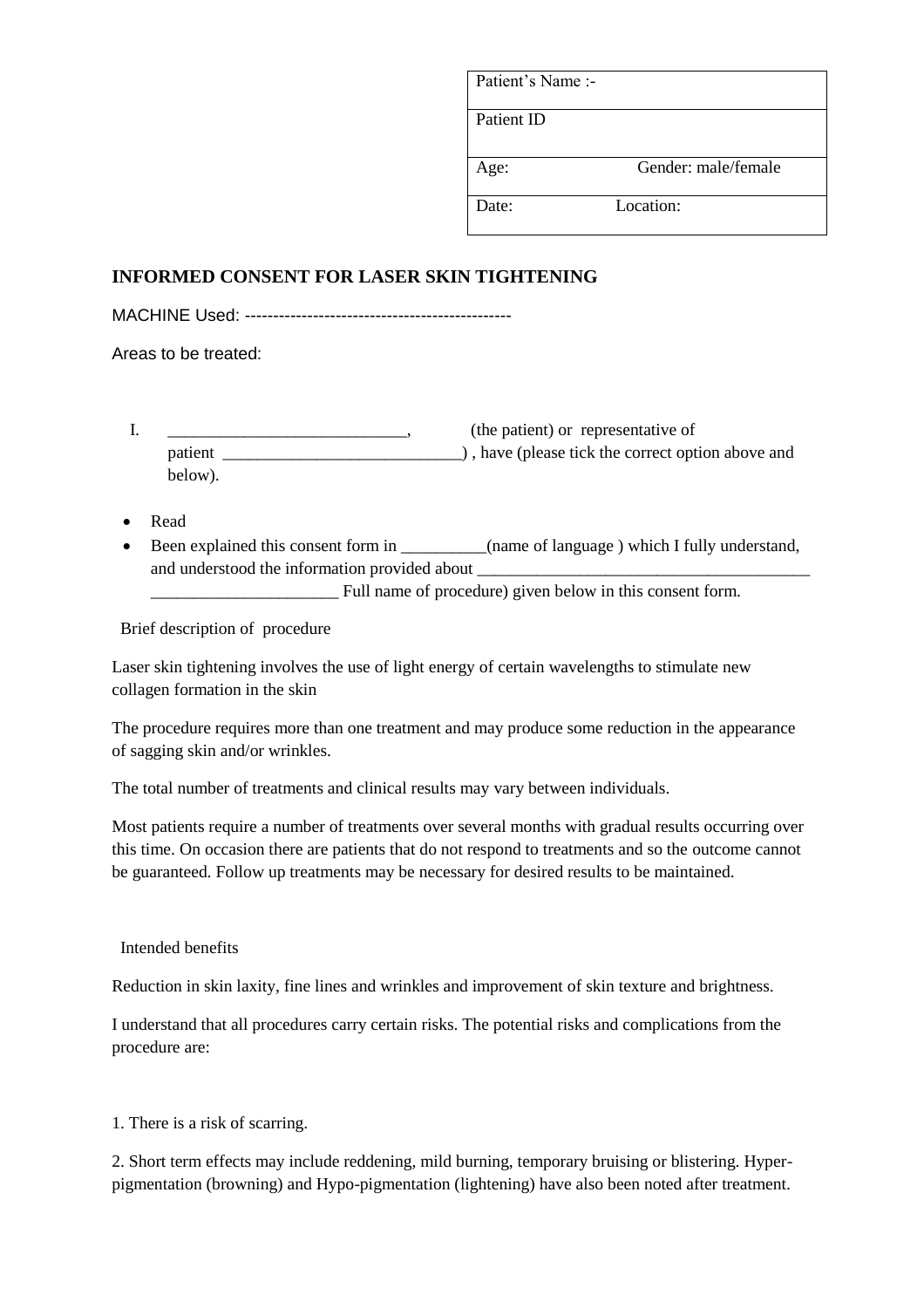These conditions usually resolve within 3-6 months, but permanent color change is a rare risk.

3. Infection: Although infection following treatment is unusual; bacterial, fungal and viral infections can occur. Should any type of skin infection occur, additional treatments may be necessary.

4. Bleeding: Pinpoint bleeding is rare but can occur following treatment procedures. Should bleeding occur, additional treatment may be necessary.

I have been explained the implications of not undergoing this procedure and the alternative methods of treatment like monopolar and bipolar radiofrequency, HIFU, fractional ablative and non ablative lasers, botulinum toxin, fillers, dermabrasion and chemical peels.

## COST AND PAYMENT POLICY:

I have been explained about the cost of each session which is Rs\_\_\_\_

I am going to pay per session / package basis. Package if opted for includes minimum number of sessions and I have to pay accordingly if any additional sessions or treatments are required.

I am now aware of the intended benefits, possible risks & complications, and available alternatives to the said procedure. I am also aware that results of any procedure can vary from patient to patient and I declare that no guarantees have been made to me regarding success of this procedure. I am aware that while majority of patients have an uneventful procedure and recovery, few cases may be associated with complications. I am aware of the common risks and complications associated with this procedure and understand that it is not possible to list all possible risks and complications of any procedure.

I also understand that sometimes a planned procedure may need to be postponed or cancelled if patients clinical condition demands or due to any unforeseen technical reason. I am also aware that I can withdraw my consent at any point of time at my own risk and consequences, by submitting the withdrawal in writing.

I understand that if medical exigencies demand, further or alternative procedural measures may need to be carried out and in such case there may be difference in the planned and actual procedure.

I am now also aware that during the course of this procedure, the doctor will be assisted by medical and paramedical team, and that the doctor may seek consultation/assistance from relevant specialists if the need arises.

I agree to observing, photography (Still/video/televising) of the procedure ( including my diagnosis /reports pathology, radiology, etc)for academic /medical/medico-legal purposes , provided my identity is not revealed by such acts. I also agree to my clinical details being shared for scientific publications if my identity is not disclosed.

I am also aware of the expected course after the procedure and the post procedural care to be taken .

I declare that I have received & fully understood the information provided in this consent form, that I have given an opportunity to ask questions relating to my alignment, the procedure being performed, its risks, consequences, alternatives, potential; complications and intended benefits and recovery and that all my questions have been answered to my entire satisfaction and there are no misconceptions or false hopes in my mind. I further declare that all fields ( of this form) requiring insertion or completion were filled in my presence at the time of my signing this form.